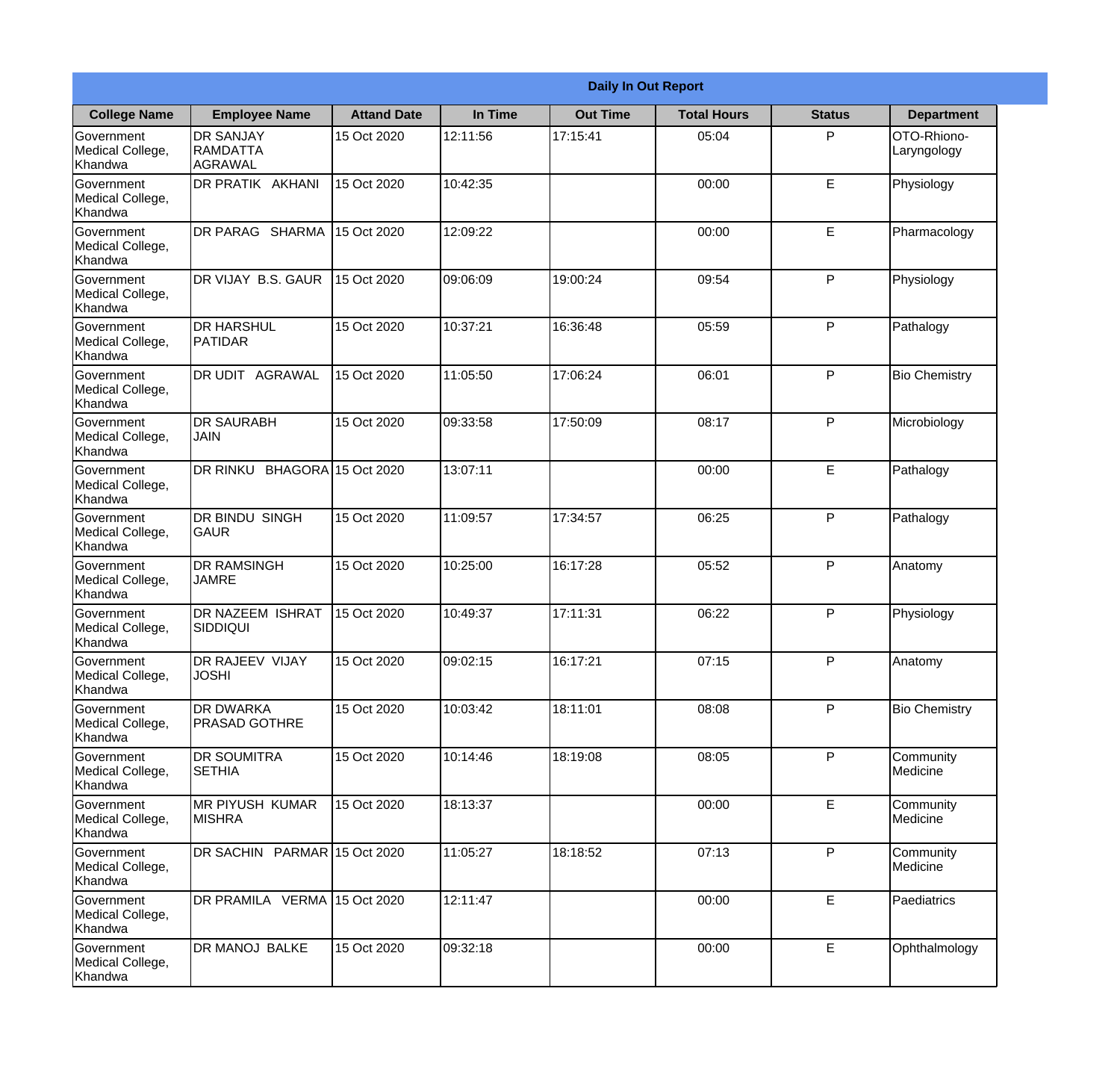| <b>Designation</b>                  | <b>Category</b> |
|-------------------------------------|-----------------|
| Professor                           | Clinical        |
|                                     |                 |
| Assistant Professor Non Clinical    |                 |
| Professor                           | Para Clinical   |
|                                     |                 |
| Associate Professor Non Clinical    |                 |
|                                     |                 |
| Assistant Professor   Para Clinical |                 |
| Associate Professor Non Clinical    |                 |
|                                     |                 |
| Associate Professor Para Clinical   |                 |
|                                     |                 |
| Assistant Professor   Para Clinical |                 |
| Associate Professor Para Clinical   |                 |
|                                     |                 |
| Demonstrator/Tutor Non Clinical     |                 |
|                                     |                 |
| Professor                           | Non Clinical    |
|                                     |                 |
| Assistant Professor Non Clinical    |                 |
| Demonstrator/Tutor Non Clinical     |                 |
|                                     |                 |
| Assistant Professor   Para Clinical |                 |
|                                     |                 |
| Statistician                        | Para Clinical   |
| Assistant Professor   Para Clinical |                 |
|                                     |                 |
| Professor                           | Clinical        |
|                                     |                 |
| Assistant Professor Clinical        |                 |
|                                     |                 |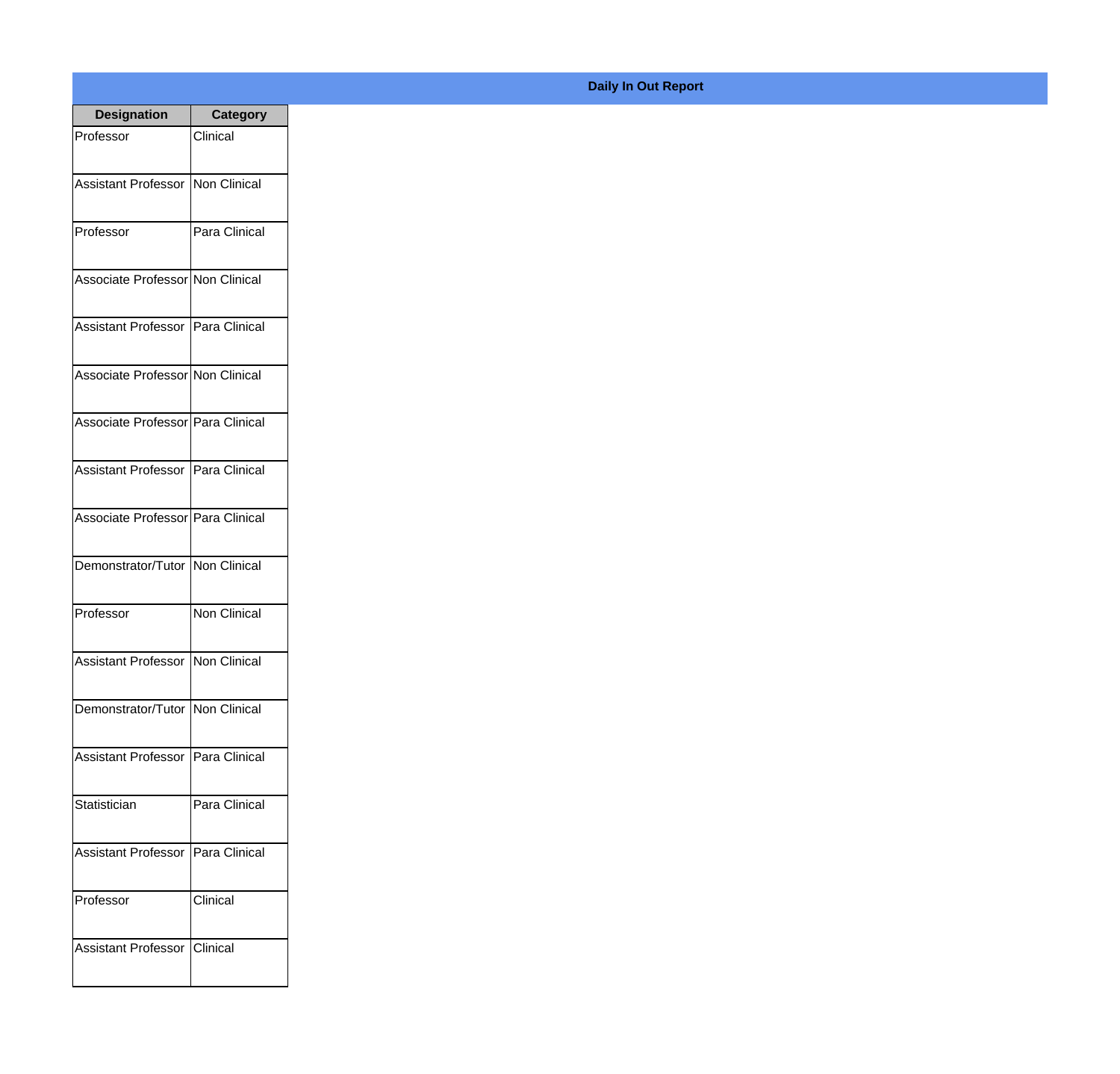|                                                         |                                                       |             |          |          | <b>Daily In Out Report</b> |              |                             |
|---------------------------------------------------------|-------------------------------------------------------|-------------|----------|----------|----------------------------|--------------|-----------------------------|
| <b>Government</b><br>Medical College,<br>Khandwa        | DR RAKESH KUMAR<br><b>SHIVHARE</b>                    | 15 Oct 2020 | 10:00:58 |          | 00:00                      | E            | Microbiology                |
| <b>Government</b><br>Medical College,<br>Khandwa        | DR SIDDHARTH<br><b>BANODE</b>                         | 15 Oct 2020 | 09:33:48 | 16:34:45 | 07:01                      | $\mathsf{P}$ | Pharmacology                |
| Government<br>Medical College,<br>Khandwa               | <b>DR PRIYA KAPOOR</b><br><b>KAPOOR</b>               | 15 Oct 2020 | 10:26:26 | 17:05:26 | 06:39                      | P            | Pathalogy                   |
| Government<br>Medical College,<br>Khandwa               | <b>DR SAPNA</b><br><b>MAHESHRAM</b>                   | 15 Oct 2020 | 11:21:02 | 11:21:12 | 00:00                      | AB           | Community<br>Medicine       |
| <b>Government</b><br>Medical College,<br>Khandwa        | <b>DR SEEMA</b><br><b>SUDHAKARRAO</b><br>SUTAY        | 15 Oct 2020 | 10:48:30 |          | 00:00                      | E            | Forensic<br>Medicine        |
| <b>Government</b><br>Medical College,<br><b>Khandwa</b> | DR RAKESH SINGH<br><b>HAZARI</b>                      | 15 Oct 2020 | 16:29:49 |          | 00:00                      | E            | Pathalogy                   |
| Government<br>Medical College,<br>Khandwa               | <b>DR ANANT</b><br><b>TUKARAM PAWAR</b>               | 15 Oct 2020 | 10:50:40 | 14:55:55 | 04:05                      | P            | Community<br>Medicine       |
| Government<br>Medical College,<br>Khandwa               | <b>DR ANANT</b><br><b>TUKARAM PAWAR</b>               | 15 Oct 2020 | 18:17:58 |          | 04:05                      | P            | Community<br>Medicine       |
| Government<br>Medical College,<br>Khandwa               | DR SHAIKH M.KHALIQ 15 Oct 2020                        |             | 11:13:18 |          | 00:00                      | E            | <b>Bio Chemistry</b>        |
| <b>Government</b><br>Medical College,<br>Khandwa        | <b>DR RAJU</b>                                        | 15 Oct 2020 | 07:04:11 |          | 00:00                      | E            | Forensic<br>Medicine        |
| <b>Government</b><br>Medical College,<br>Khandwa        | DR AJAY GANGJI                                        | 15 Oct 2020 | 11:15:04 |          | 00:00                      | E            | <b>General Surgery</b>      |
| Government<br>Medical College,<br>Khandwa               | <b>DR ASHOK</b><br><b>BHAUSAHEB NAJAN</b>             | 15 Oct 2020 | 10:19:24 | 18:03:25 | 07:44                      | P            | Forensic<br>Medicine        |
| <b>Government</b><br>Medical College,<br>Khandwa        | DR NITESHKUMAR<br><b>KISHORILAL</b><br><b>RATHORE</b> | 15 Oct 2020 | 11:09:41 |          | 00:00                      | E            | Pharmacology                |
| Government<br>Medical College,<br>Khandwa               | DR PRIYESH<br><b>MARSKOLE</b>                         | 15 Oct 2020 | 11:24:10 |          | 00:00                      | E            | Community<br>Medicine       |
| Government<br>Medical College,<br>Khandwa               | DR SANGEETA<br><b>CHINCHOLE</b>                       | 15 Oct 2020 | 10:43:54 |          | 00:00                      | E            | Physiology                  |
| Government<br>Medical College,<br>Khandwa               | DR NEERAJ KUMAR                                       | 15 Oct 2020 | 09:46:12 |          | 00:00                      | E            | Dentisry                    |
| Government<br>Medical College,<br>Khandwa               | DR NISHA MANDLOI<br><b>PANWAR</b>                     | 15 Oct 2020 | 09:45:26 | 16:29:33 | 06:44                      | P            | Obstetrics &<br>Gynaecology |
| Government<br>Medical College,<br>Khandwa               | DR NANDINI DIXIT                                      | 15 Oct 2020 | 13:08:24 |          | 00:00                      | E            | Paediatrics                 |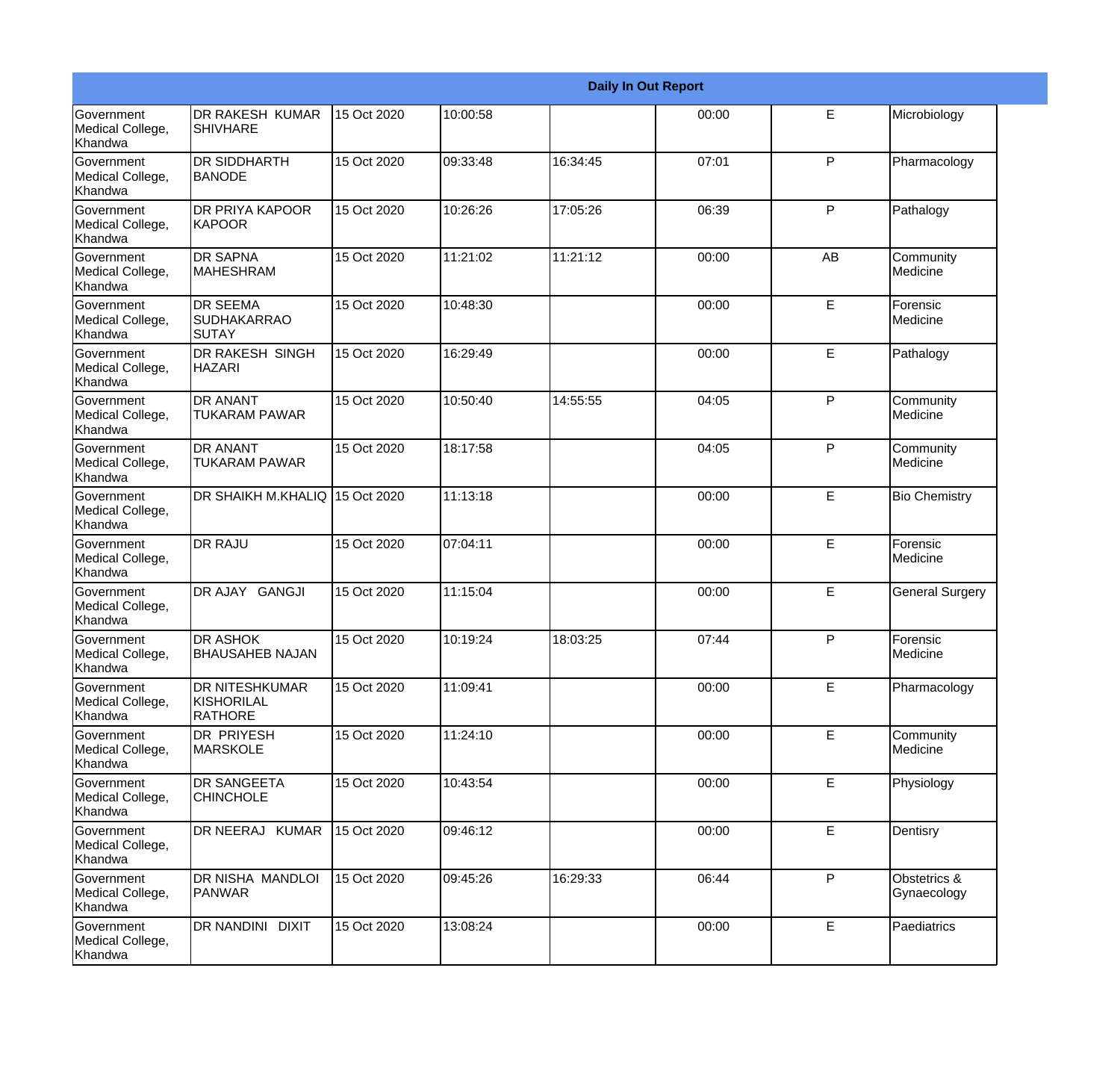| Demonstrator/Tutor   Para Clinical  |                     |  |
|-------------------------------------|---------------------|--|
| Associate Professor   Para Clinical |                     |  |
| Demonstrator/Tutor   Para Clinical  |                     |  |
| Associate Professor   Para Clinical |                     |  |
| Professor                           | Para Clinical       |  |
| Professor                           | Para Clinical       |  |
| Professor                           | Para Clinical       |  |
| Professor                           | Para Clinical       |  |
| Professor                           | <b>Non Clinical</b> |  |
| Demonstrator/Tutor   Para Clinical  |                     |  |
| Professor                           | Clinical            |  |
| Associate Professor   Para Clinical |                     |  |
| Demonstrator/Tutor   Para Clinical  |                     |  |
| Associate Professor   Para Clinical |                     |  |
| Demonstrator/Tutor   Non Clinical   |                     |  |
| Assistant Professor   Clinical      |                     |  |
| Associate Professor Clinical        |                     |  |
| <b>Assistant Professor</b>          | <b>Clinical</b>     |  |

## **Daily In Out Report**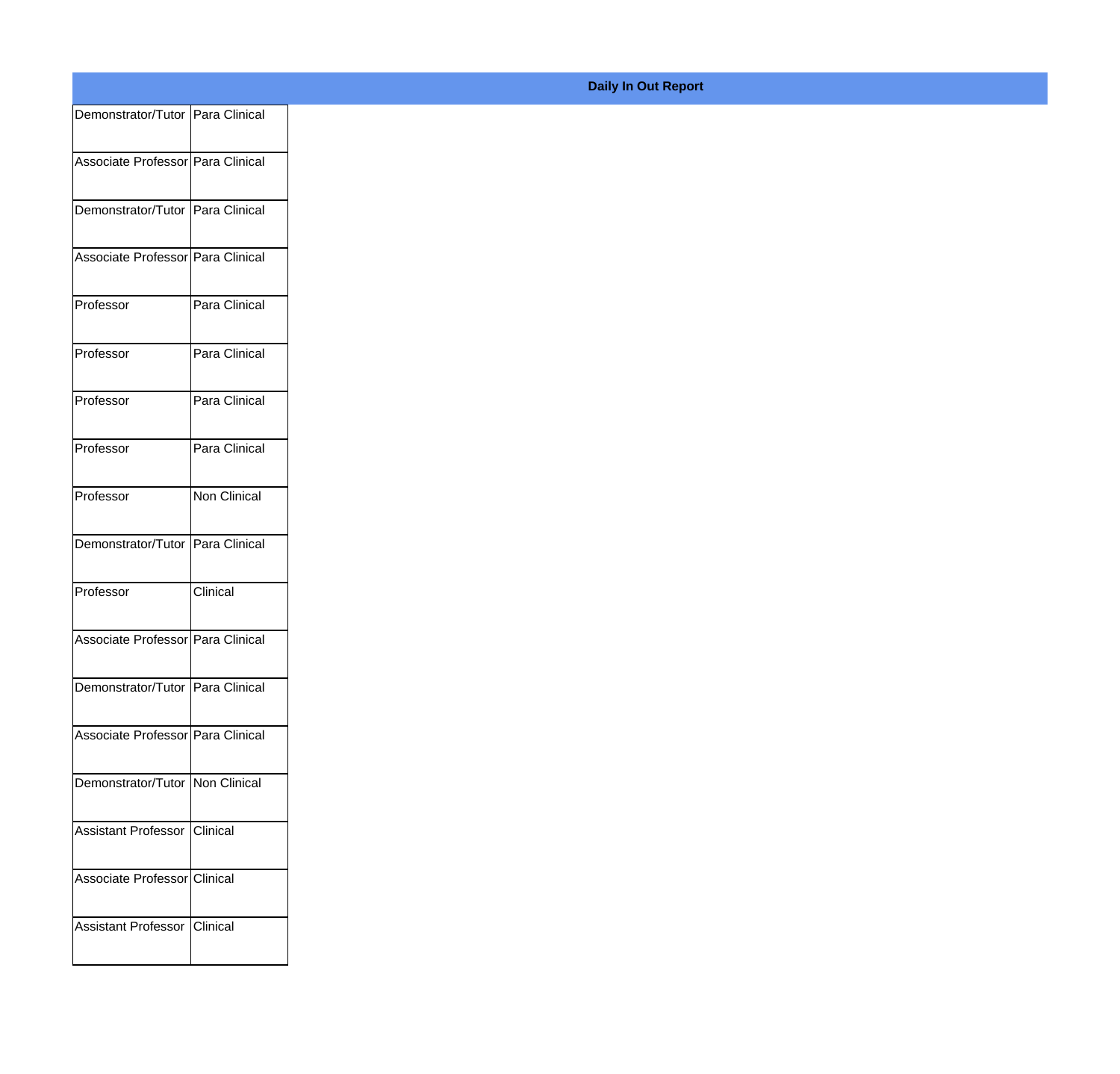|                                                  |                                                    | <b>Daily In Out Report</b> |          |          |       |   |                         |  |
|--------------------------------------------------|----------------------------------------------------|----------------------------|----------|----------|-------|---|-------------------------|--|
| Government<br>Medical College,<br>Khandwa        | <b>DR SATISH</b><br><b>CHANDEL</b>                 | 15 Oct 2020                | 09:57:08 |          | 00:00 | E | Pharmacology            |  |
| <b>Sovernment</b><br>Medical College,<br>Khandwa | <b>DR MUKTESHWARI</b><br>IGUPTA                    | 15 Oct 2020                | 11:00:23 | 17:53:04 | 06:53 | P | Pharmacology            |  |
| Government<br>Medical College,<br>Khandwa        | <b>DR PURTI AGARWAL</b><br>SAINI                   | 15 Oct 2020                | 10:36:44 |          | 00:00 | E | Pathalogy               |  |
| Government<br>Medical College,<br>Khandwa        | <b>DR YASHPAL</b><br><b>RAY</b>                    | 15 Oct 2020                | 12:08:35 |          | 00:00 | E | Anatomy                 |  |
| Government<br>Medical College,<br>Khandwa        | <b>DR VISHAL</b><br><b>KUMAR</b><br><b>ITHAKRE</b> | 15 Oct 2020                | 11:55:52 | 17:51:13 | 05:56 | P | Physiology              |  |
| Government<br>Medical College,<br>Khandwa        | <b>MOHIT GARG</b>                                  | 15 Oct 2020                | 11:05:41 |          | 00:00 | E | <b>General Medicine</b> |  |
| Government<br>Medical College,<br>Khandwa        | RENU<br><b>WAGHMARE</b>                            | 15 Oct 2020                | 11:55:15 |          | 00:00 | E | Community<br>Medicine   |  |